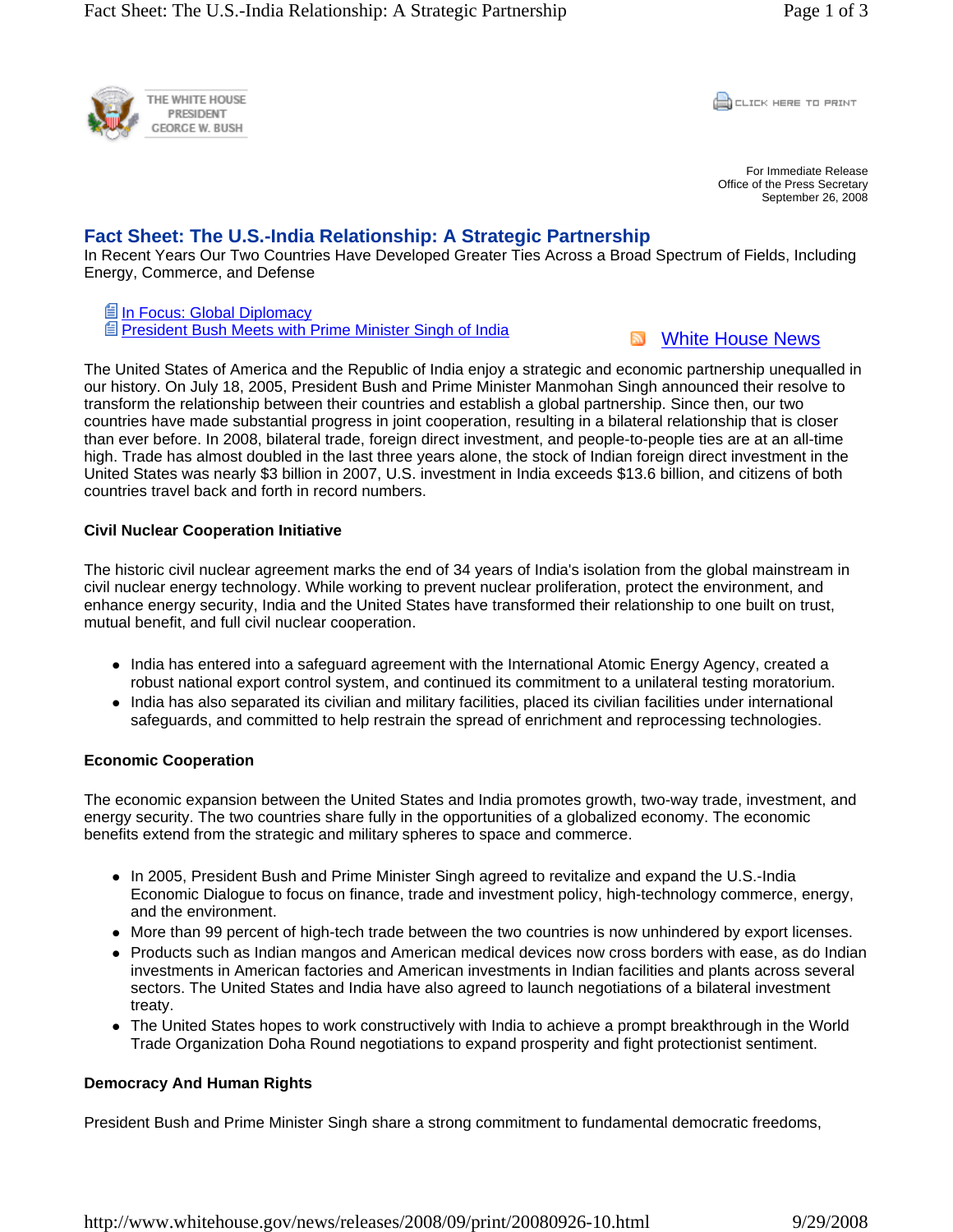institutions, and traditions. Each has expressed his belief that democracy is central to prosperity, development, and peace.

- The United States and India each contributed \$10 million in 2005 to help establish the U.N. Democracy Fund, which finances projects that build and strengthen democratic institutions and civil society, promote human rights, and ensure the participation of all groups in democratic processes. To date, the United States has contributed more than \$25 million and India has contributed \$15 million to the Fund.
- The two countries are working together in the newly established Asia-Pacific Democracy Partnership.

# **Energy And The Environment**

The two leaders believe cooperation on energy security, air quality, and climate change contributes to sustained economic growth through increased production and efficiency. U.S.-India cooperation is also strengthening efforts to manage greenhouse gas emissions and cut harmful air pollution without constraining economic development.

- The United States and India both promote commercial deployment of clean-coal technologies, energy efficiency, methane recovery, renewable energy technologies, oil and gas development, market monitoring, management of energy demand, and emission-free nuclear energy.
- Through the U.S.-India Energy Dialogue, the two countries are well-positioned for lead roles in multilateral initiatives.
- We have partnered in initiatives such as the Asia-Pacific Partnership on Clean Development and Climate, Methane to Markets, the Washington International Renewable Conference, and the Major Economies initiative.

#### **Education, Agriculture, Health, And Disaster Management**

The United States and India both place a strong emphasis on the value of education, agriculture, and health and will continue to broaden engagement to build on the progress of the last four decades. Such improvements directly benefit the people of both countries and hold hope for more promising livelihoods.

- Following a milestone Fulbright agreement, the bi-national U.S.-India Education Foundation will award Fulbright-Nehru scholarships in shared priority areas such as management, public policy and democratic governance, agriculture, energy, and the environment.
- A U.S.-India Higher Education Council will facilitate dialogue between institutions and corporate sectors, with a goal of encouraging cooperative research, teaching, and professional development.
- The two countries are fostering rural development by building farm-to-market linkages through seed technology, post-harvest management, infrastructure and supply-chain development, and marketing systems.
- Partnerships in public health, including HIV, tuberculosis, and avian influenza are expanding, and the United States actively supports India's efforts to eradicate polio.
- India and the United States will conduct training programs to ensure safe and secure handling of potentially dangerous pathogens, including in the areas of medical devices regulation, clinical research, and pharmaceutical oversight.
- Our two countries share forecasting information and disaster preparedness strategies in order to minimize physical damage and loss of life from natural and other disasters.
- Both countries jointly agreed to the 2005 Disaster Relief Initiative and have renewed a robust program of peer exchanges, technical assistance, and training.

# **Defense and Regional Cooperation**

The United States and India hold a responsibility as global powers to promote stability and security in Asia and around the world. We are building the foundation of a durable relationship that will support our common strategic and security interests well into the 21st century.

• President Bush and Prime Minister Singh have greatly expanded efforts in a diverse range of defense activities, including India's continuing participation in joint air, naval, and ground exercises, as well as